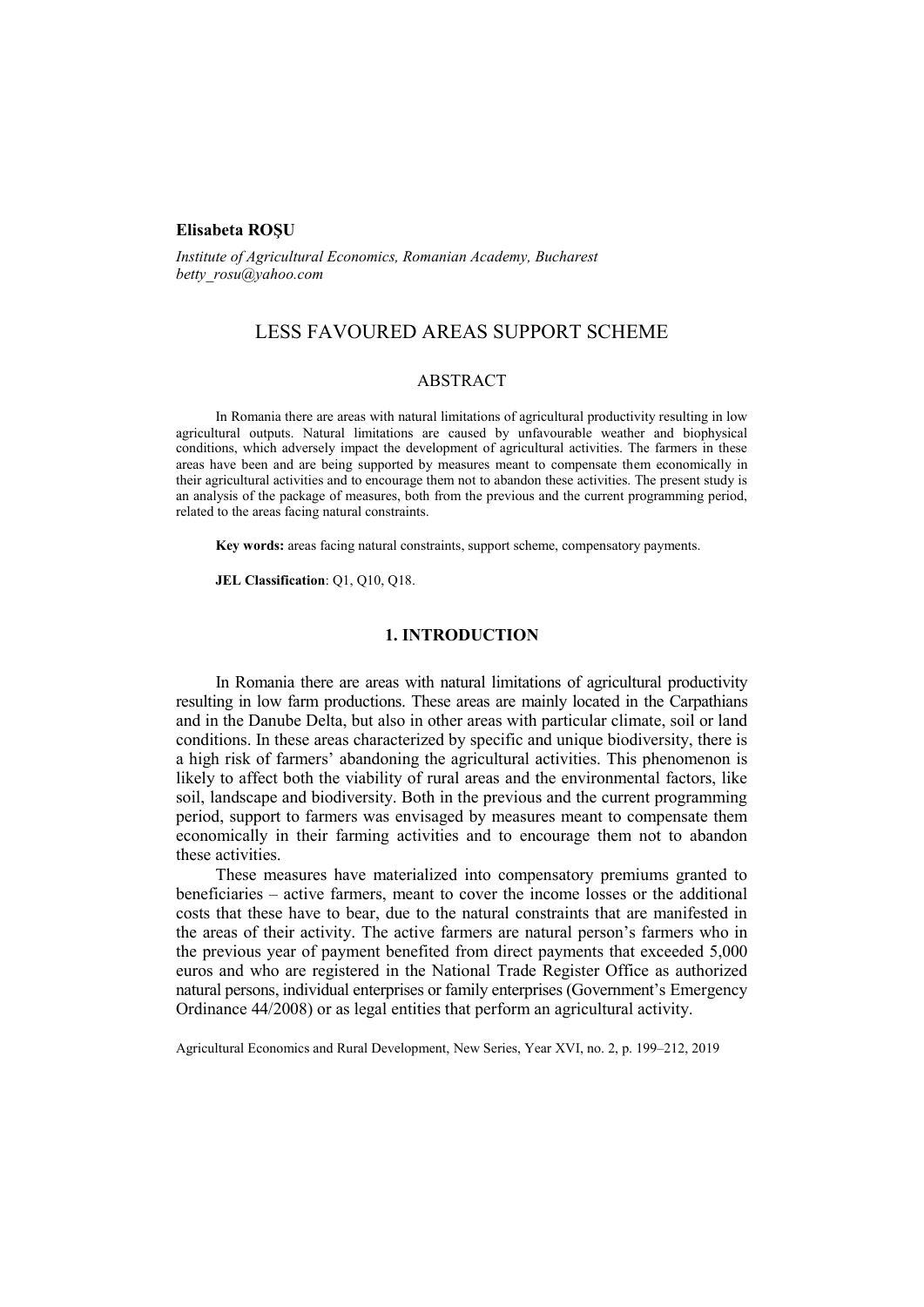## **2. STATE OF KNOWLEDGE**

Agriculture and rural development were and continue to be sensitive areas, both before and after Romania's accession to the European Union. Ever since the year 2007, with Romania's accession to the European Union, Romanian farmers have had similar rights to those from the other EU member states. The funds devoted to agriculture and rural development under the National Rural Development Program 2007–2013 had an important role, by means of the financial allocations of the measures from Axis 2. The agricultural land users from Romania, who on voluntary basis adopted higher environmental standards, disposed of over 3 billion euros for biodiversity conservation and protection of natural resources, of soil and water in particular, for lowering the greenhouse gas emissions and for traditional landscape preservation.

In the programming period 2007–2013, the measures that significantly contributed to reaching these objectives were those addressed to less-favoured areas and the agro-environmental measure. Through the proposed actions, these measures contributed to avoiding the intensive farming practices in the rural areas with high environmental potential by preserving the wild plant and animal species; on the other hand, they contributed to avoiding the abandon of farming activities in the areas with agricultural potential constrained by certain unfavourable conditions imposed by natural factors.

The implementation of these measures in the period 2007–2013 firstly contributed to an equilibrium in the economic development of the countryside, and secondly to environment protection and maintaining the traditional rural landscape. Thus, "more than 370 thousand farmers avoided the abandon of about 2.83 million hectares of farmland located in less-favoured areas, while about 235 thousand farmers applied agro-environmental practices on an area of 1.63 million hectares of high natural value grassland, important for certain rare butterfly species, important pastures or arable land areas for certain priority bird species or arable land areas under degradation risks" (MARD, 2016, p. 4).

In the current programming period (2014–2020), the European Union provides its member states the possibility to receive compensatory payments to farmers who adopt environment-friendly agricultural practices. The National Rural Development Program 2014–2020, through the environmental and climate measures, is promoting an agricultural practice that implies avoiding the mechanization works with heavy equipment and the application of chemical inputs, alongside with the use of traditional farming techniques. These will favour maintaining the habitats and important species, the traditional crops, and will mainly favour a more rational use of natural resources. The agro-environmental and climate measures applicable on agricultural land, funded from the European Agricultural Fund for Rural Development under NRDP 2014–2020 exceeded 30% of total EAFRD allocations" (MARD, 2016, p.5).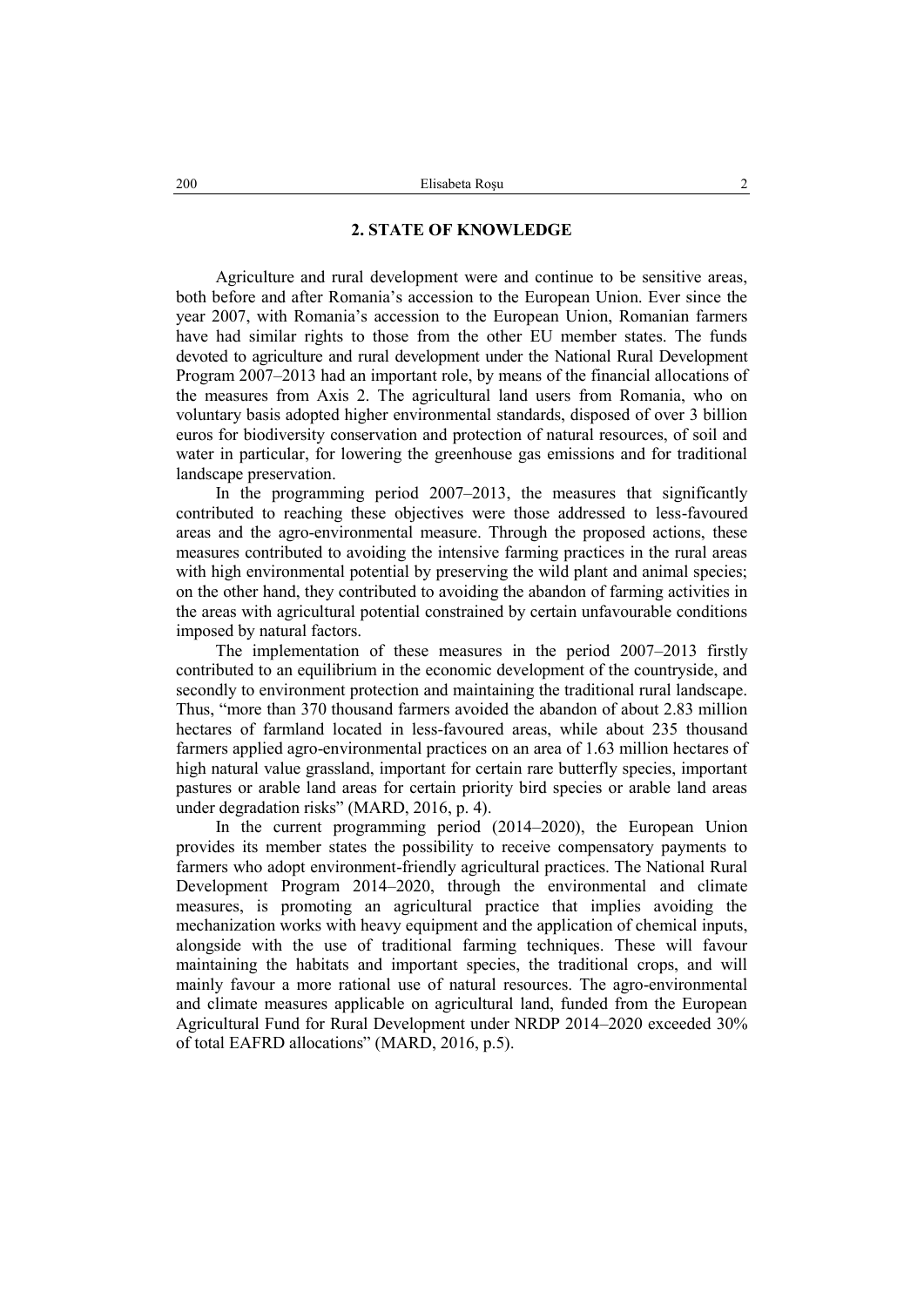The farmers have been able to open new commitments since 2015 for the following measures: Measure  $10 -$  agro-environmental and climate, Measure  $11$ organic farming and Measure 13 – payments to areas facing natural or other specific constraints. Measure 214 – agro-environmental payments from NRDP 2007–2013 has continued, but farmers cannot open new commitments. The commitments undertaken in the previous programming period have been continued, until their finalization, and have been financed by the allocation of measures 10 and 11 from NRDP 2014–2020. Thus, the three environmental and climate measures (M10, M11 and M13) receive a financial allocation of 2662 million euros in total, while Measure 13, under which payments for the areas facing natural or other specific constraints are made, benefits from the largest financial allocation, i.e. 1,355 million euro. This measure is the object of the present study.

## **3. MATERIAL AND METHOD**

The present paper is a bibliographic study focusing on two key documents (NRDP 2007–2013 and NRDP 2014–2020) through which non-reimbursable funding has been granted for the economic and social development of the rural area in Romania. In the present study, a parallel analysis was made of the two programmatic documents that have established the financing lines for reaching the priority objectives of Romania. The study includes a brief history and evolution of the less favoured area concept over time, the types and criteria that lay at the basis of their designation, both at EU level and in Romania. The measures dedicated to the less favoured areas and the compensatory payments granted to farmers were analysed on a comparative basis, by putting into mirror the previous and the current programming periods. For the purpose of this study, an analysis of official documents and of certain specialty studies was necessary, to highlight the main scientific contributions, both at EU level and at national level.

## **4. RESULTS AND DISCUSSIONS**

## 4.1. NRDP 2007–2013 *VERSUS* NRDP 2014–2020

The Common Agricultural Policy supports the development of rural areas in the European Union, having in view their adaptation to the multitude of economic, environmental as well as to the social opportunities and challenges they are facing. The National Strategic Plan for Romania was established beginning with the year 2005, which represented the basis for the implementation of the National Rural Development Program 2007–2013, through which non-reimbursable funds were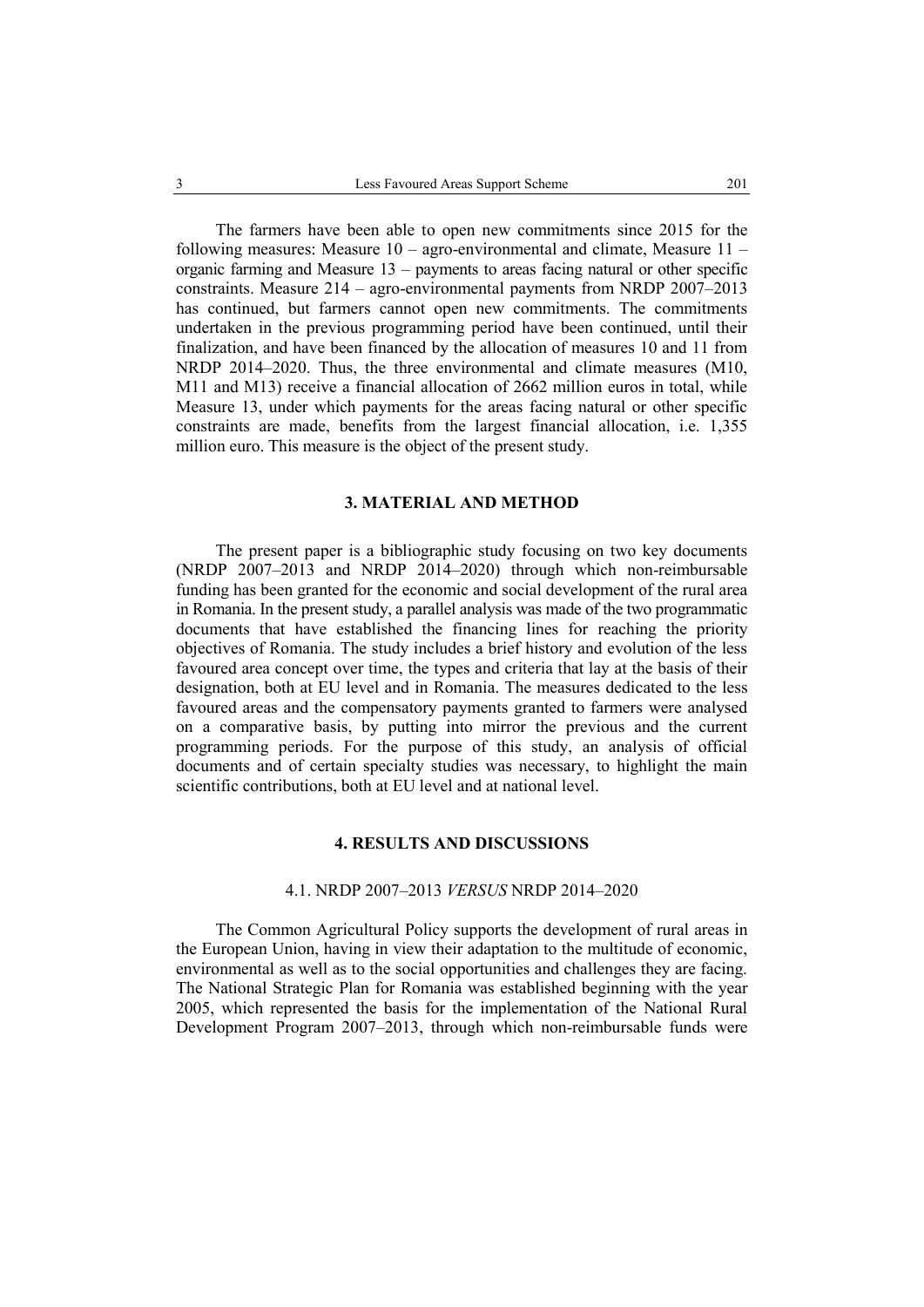received from the European Union and Romania's Government for the economic and social development of the Romanian countryside. NRDP 2007–2013 has four priority directions (axes) for funding. The financial allocation was 9.29 billion euros, out of which 8.1 billion euros EU funding, the greatest financial allocation going to the measures from Axis 1 (45% of total).

With the 2013 Reform, CAP Pillar 2, Rural Development Policy, was reoriented towards new strategic development directions. Thus, new regulations have been adopted meant to contribute to the revitalization of rural areas from the EU, as well as to narrow the inter-regional development gaps between the member states. The support for rural development provides the member states with a package of EU funds for the implementation of multi-annual co-financed programs at national or regional level. In total, "118 programs are foreseen in all the 28 member states" (https://ec.europa.eu/).

The new regulation on rural development for the period 2014–2020 addresses six economic, environmental and social priorities, and the programs contain clear objectives that establish what is to be achieved. In May 2015, the Rural Development Program for Romania was officially adopted by the European Commission. For the period 2014–2020, Romania can use 9.5 billion euros public funds, out of which 8.1 billion euros from the EU budget, and the remaining funds from national budget.

The National Rural Development Program 2014–2020 supports rural development through three strategic objectives: 1) restructuring and increasing the viability of agricultural holdings; 2) ensuring the sustainable management of natural resources and climate action; 3) diversification of economic activities, job creation and improvement of infrastructure and services to improve the quality of life in the countryside. These strategic objectives are in agreement with those defined in the national strategies, mainly with those from the Strategy for the development of the agri-food sector on medium and long term 2020–2030 horizon of the Ministry of Agriculture and Rural Development, as well as with the CAP 2014–2020 strategies and Europe 2020 Strategy.

The strategic objectives are achieved through six rural development priorities:

– Priority 1 – Fostering knowledge transfer and innovation in agriculture, forestry and rural areas – without financial allocation in the current programming period;

– Priority 2 – Enhancing farm viability and competitiveness of all types of agriculture in all regions and promoting innovative agricultural technologies and sustainable management of forests – with a financial allocation accounting for 19.7% of total budget;

– Priority 3 – Promoting food chain organization, including processing and marketing of agricultural products, animal welfare and risk management in agriculture – financial allocation 10.8% of total budget;

– Priority 4 – Restoring, preserving and enhancing the ecosystems related to agriculture and forestry – financial allocation 29.8% of total budget;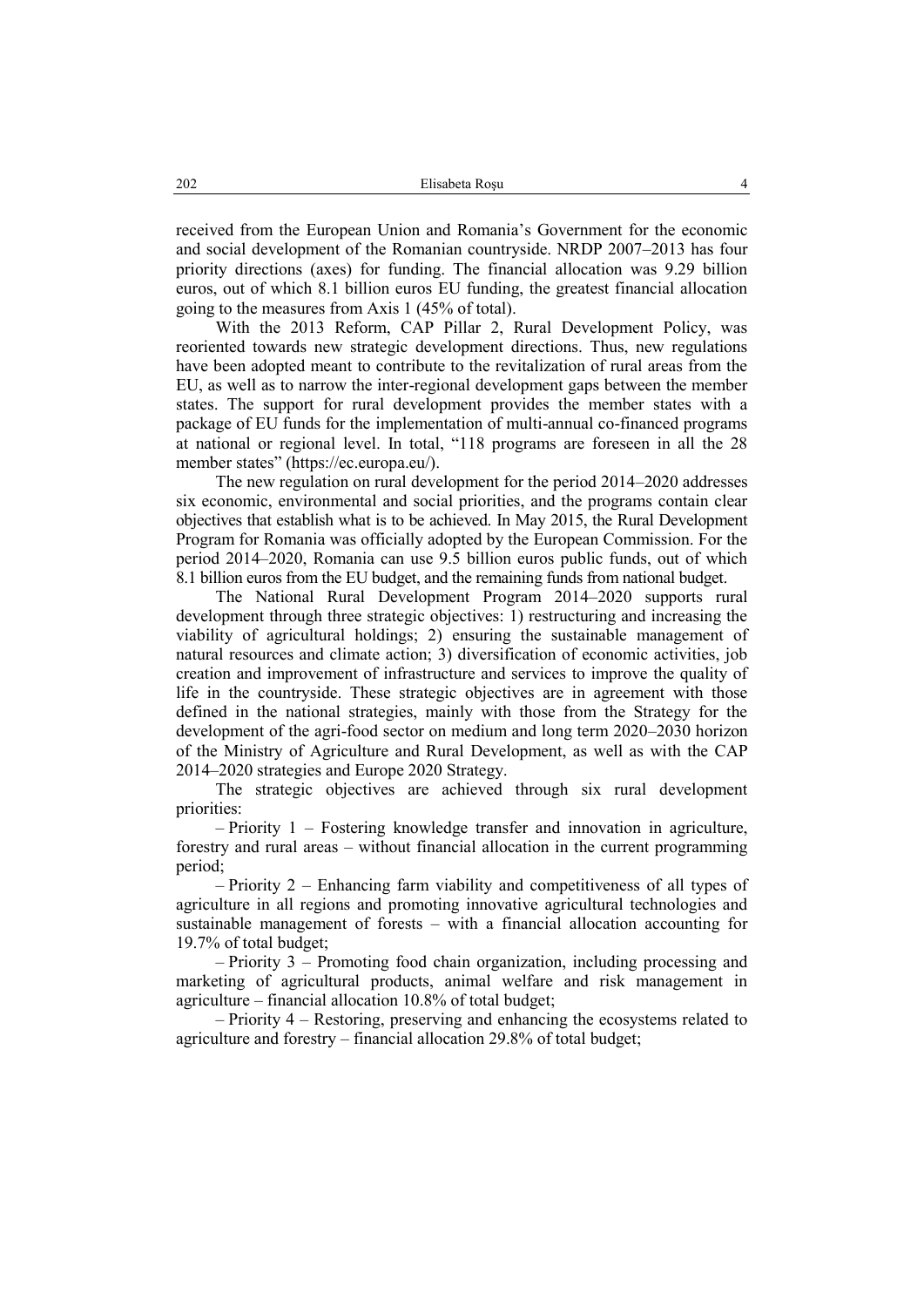– Priority 5 – Promoting resource efficiency and supporting the shift towards

a low carbon economy and resilience to climate change in the agricultural, food and forestry sectors – financial allocation 11.9% of total budget; – Priority 6 – Promoting social inclusion, poverty alleviation and economic

development in all rural areas – financial allocation 27.8% of total budget.

Priority 4 gets the highest budget allocation, and thus almost one-third of NRDP funding targets the sustainable management of agricultural land. More than 1.3 million hectares of agricultural land will benefit from environmental and climate payments, more than 800 thousand hectares of forest land will benefit from conservation payments and more than 200 thousand hectares will benefit from support either to maintain or shift to organic farming practices. In order to receive payments provided under NRDP 2014–2020, in the year 2015 a new delimitation of areas facing natural constraints was made, mainly of areas other than mountain areas that are facing other significant natural constraints.

## 4.2. LESS FAVOURED AREAS IN THE EU

The regions from the European Union are extremely different, both in socioeconomic terms and in relation to natural characteristics. Since the 1970s, in order to support the continuation of agricultural activities in the areas with difficult production conditions, the *territorial component* has been introduced. Thus, three types of regions were identified:

– *"mountain areas*, which were facing problems related to altitude, slope, accessibility;

– *areas threatened with depopulation and with farm incomes below the national average,* where the high regions were included (from Germany and Great Britain) and the sandy regions (from the northern European Plain);

– *areas preserving the rural character of the space for tourism activities or for other activities".* (Rusu et al., 2006)

The delimitation of less favoured areas in the member states was subsequently made on the basis of several criteria related both to natural conditions (relief, altitude, slope, climate, etc.), and to social conditions (population density, share of employed population in agriculture, etc.). Thus, certain areas were classified as Less Favoured Areas – LFA), as the conditions for agriculture were more difficult, leading to increased production costs and lower yields. LFA was used to describe an area facing natural constraints (lack of water, climate, short harvesting season and depopulation tendencies) or a mountain or hilly area, defined by altitude and slope. "In the European Union, the support to less favoured areas has a long tradition as part of the Common Agricultural Policy" (Namiotko et al., 2017).

Since 1999, the less-favoured areas in the EU have been defined according to (EC) Regulation 1257/1999, namely: *mountain areas* (Art. 18), *other less-favoured areas* (Art. 19) and *areas affected by specific handicaps* (Art. 20).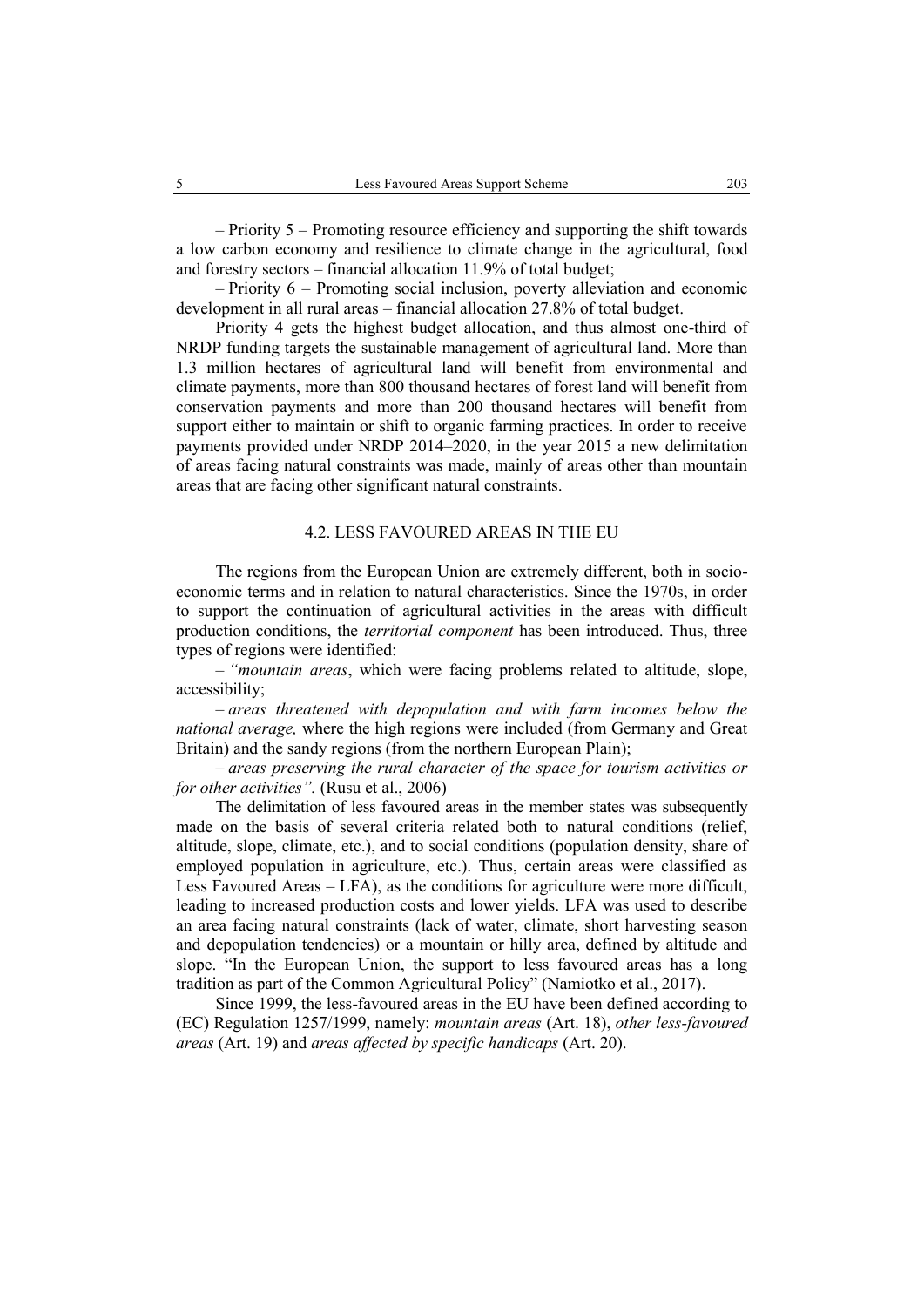*The mountain areas* were characterized by low agricultural land use possibilities, resulting in high operating costs. The specific constraints of these areas were the following: i) high altitude and difficult weather conditions; ii) steep slopes that required utilization of specific and expensive equipment; iii) a mix of these two factors. The less favoured areas were characterized by "diverse biophysical conditions, agricultural resources and social structure, mainly in the developing countries. The less-favoured areas were defined according to the specificity of place and space" (Nagy et al., 2015).

In certain EU countries, the mountain areas were delimited according to the altitude criterion, like in Poland, for instance, where the administrative units that had more than 50% of the agricultural area above 500 m altitude were declared mountain areas. In other countries both the altitude and the slope were taken into consideration for the delimitation of the mountain area. In the Czech Republic, for instance, the mountain areas were those areas with an altitude above 600 m, as well as those with an altitude of 500–600 m, combined with a slope greater than 7 degrees on an area greater than 50% of the agricultural area of the administrative unit.

*The less favoured areas other than mountain areas* were those areas with agricultural land abandonment risk, where the natural space conservation was necessary. These areas were characterized by: i) soils with low productivity and limited potential; ii) existence of certain natural areas that had to be preserved, where productivity was implicitly lower than the average; iii) the population was small in number and largely depended on the agricultural activity.

In Poland, for instance, the less favoured areas with significant handicap were delimited by taking into consideration several criteria: i) population density; ii) share of population employed in agriculture; iii) based on a quality index of agricultural land.

In the Czech Republic, the less favoured areas with significant handicap were delimited taking into consideration: i) a complex pedological and ecological criterion; ii) population density lower than 75 inhabitants/ $km^2$ ; iii) share of population employed in agriculture higher than 8%.

*The less favoured areas with specific handicap* were considered areas where the agricultural activity had to be continued and supported as well. In these areas it was very important to preserve the quality of the environment and also to improve it in order to maintain the natural space and to preserve the tourism potential. Not all the farms from a less favoured area received a compensatory allowance. For instance, "in the year 2005, about 1.4 million farms, representing about 13% of the total number of farms in EU-25, benefited from support within all the schemes for the less favoured areas", and "the financial support for less favoured areas represented 8 billion euros, i.e. about 18% of the EU funding for rural development for the period 2000–2006" (https://ec.europa.eu/).

More than half of the entire agricultural land area of the European Union has been designated as less-favoured area, in the previous programming period, and only a part of farmers benefitted from compensatory allowance. There were significant variations across the member states, as different eligibility norms were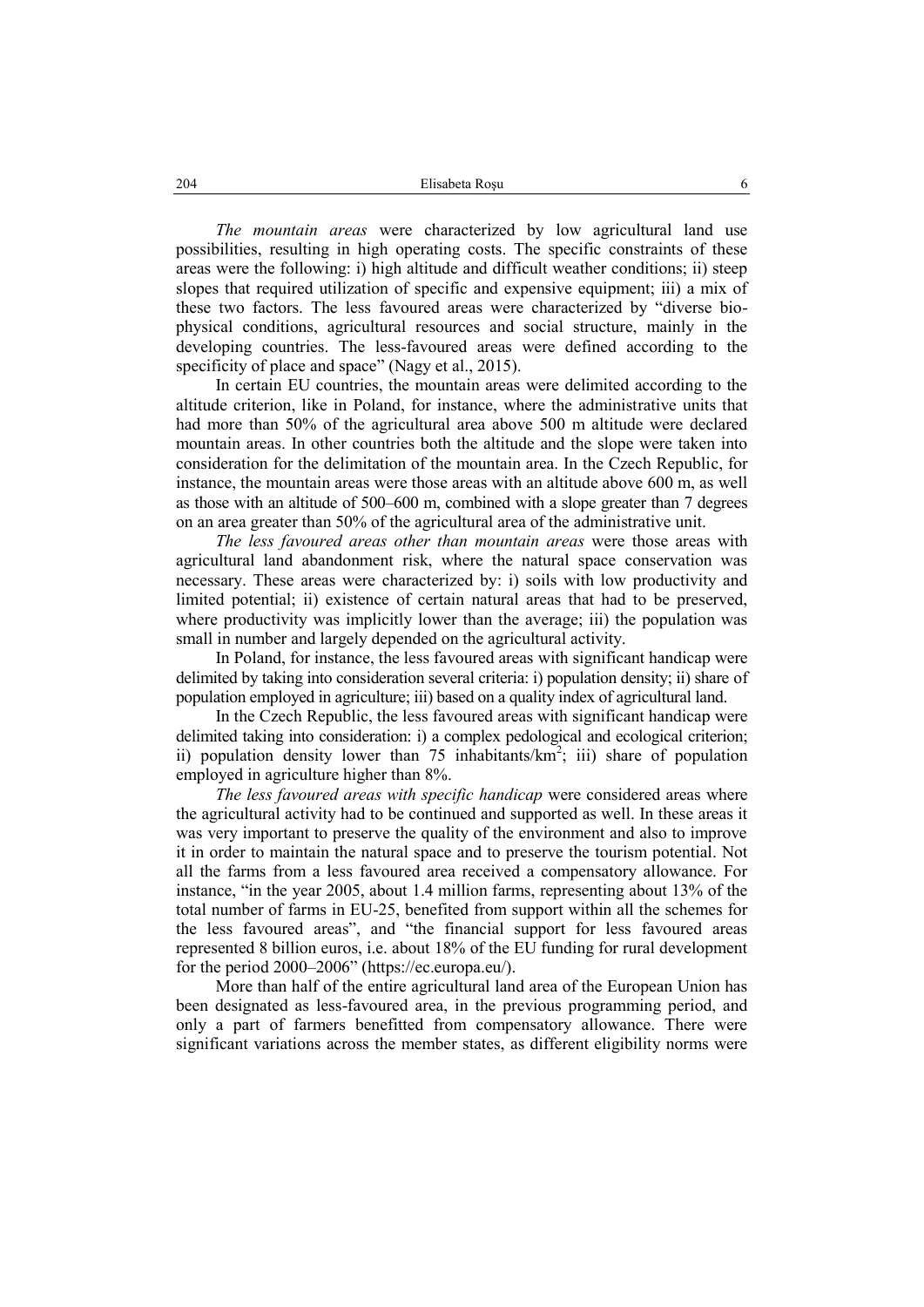in place, established by each state in part. Thus, the payments per hectare ranged from minimum 25 euros/ha to maximum 200 euros/ha. "In the programming period 2007–2013, EAFDR allocation dedicated to the system was 12.6 billion euros or 13.9% of total funds allocated by the EU, which accounted for 32% of the resources allocated to the improvement of the environment and rural area through support to sustainable land management" (https://ec.europa.eu/).

Since 2013, with the adoption of (EC) Regulation, Art. 32 Less-Favoured Areas – LFA), they have become Areas facing Natural Constraints (ANC), classified into three categories, each of them characterized by handicaps that threaten the continuation of agricultural land utilization:

– *Mountain areas*, affected by a shortened growing season of crops due to high altitude or steep slopes at low altitude, of by a combination of these two factors;

– *Areas, other than mountain areas, facing significant natural constraints* if at least 60% of the agricultural area meets at least two of the biophysical criteria related to climate, low soil productivity and steep slopes;

– *Other areas facing specific constraints* are areas where proper land management should be continued in order to conserve or improve the environment, maintain the landscape and preserve the tourism potential of areas or to protect the coastline.

The rural development programs of each EU member state for the period 2014–2020 contain information on the areas affected by natural constraints, designated by these to receive support. The areas, other than mountain areas, facing significant natural constraints, are subject to a new delimitation exercise, consisting of a delimitation based on the biophysical criteria listed in Annex III of (EC) Reg. 1305/2013, alongside with a fine-tuning exercise aiming to exclude the delimited areas where the disadvantages have been overcome by investments or sustained economic activities. Thus, the EU member states and regions should be ready to support the areas under this new delimitation by early 2019, at the latest. Part of the EU member states fulfilled this commitment, some of them even before the beginning of the programming period 2014–2020. The member states like Croatia, the Czech Republic, Estonia, Germany, Finland, Sweden, France, Latvia, Romania, Slovakia and Spain delimited all the three categories of areas facing natural constraints in the period 2016–2017. However, there are still countries that either have biophysical delimitation problems or fine-tuning problems. For the other two areas: *mountain areas and areas facing specific constraints,* the previous delimitations remain in force. Furthermore, there are member states and regions where no new delimitation is necessary, because they have only mountain areas or areas facing natural specific constraints. There are also EU member states that will interrupt the support for the areas affected by natural constraints after a period of phasing-out the previous payments for the less favoured areas.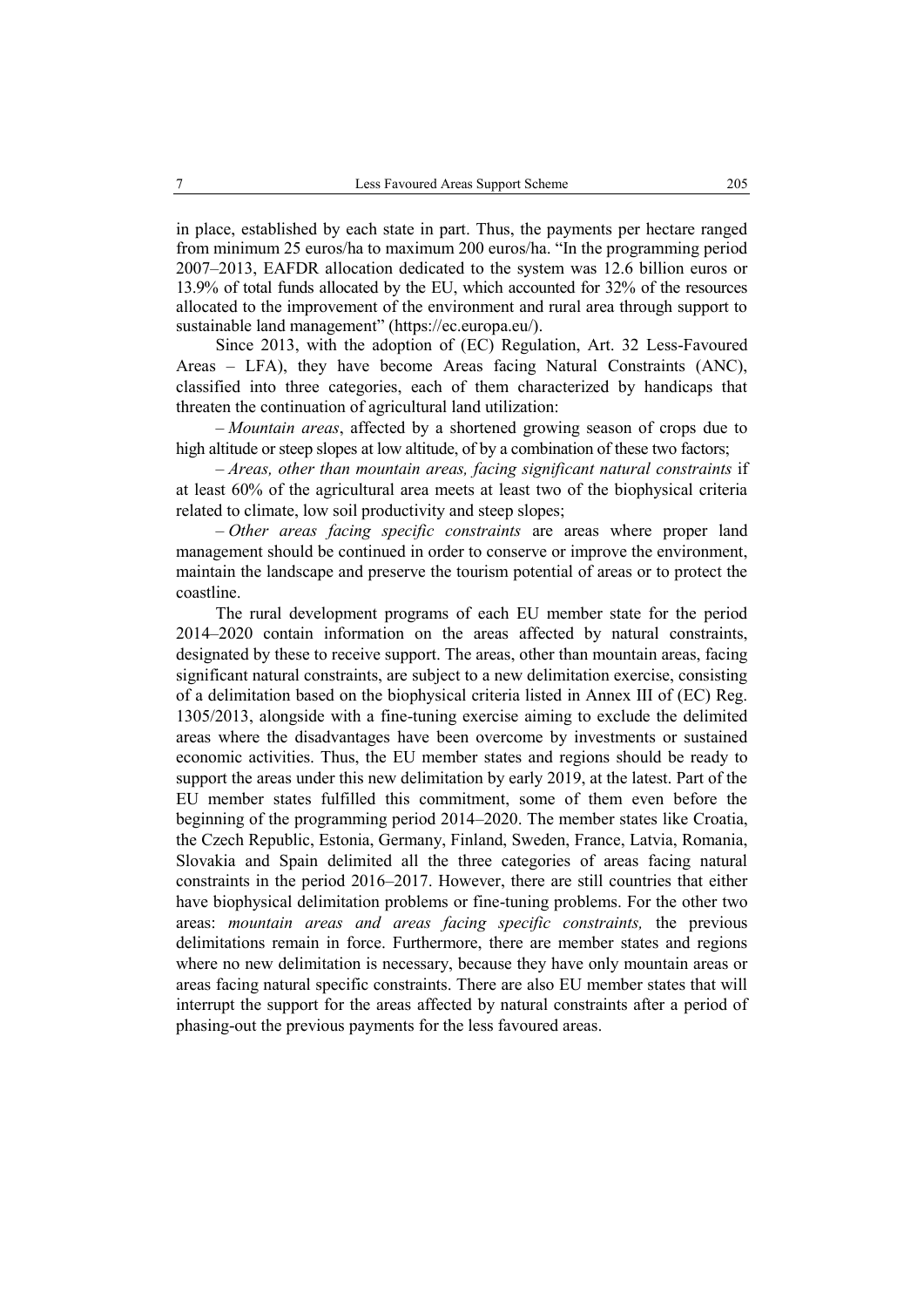#### 4.3. LESS FAVOURED AREAS IN ROMANIA

*NRDP 2007–2013.* The designation of the less favoured areas was based on (EC) Reg. 1257/1999, 3 types of areas being delimited: less favoured mountain area, less favoured area with significant handicaps and less favoured area with specific handicaps. The less favoured mountain areas included the administrative territorial units located at altitudes higher than or equal to 600 meters and those with average altitudes between 400 and 600 meters, with an average slope of 15% or higher. The less favoured mountain mostly overlaps the Carpathians area.

For the other two areas, the important element for their designation was the low natural productivity of agricultural land, in close connection to the soil rating scores of these land areas. Thus, for the less favoured areas with significant handicaps the average soil rating score was 16. In these areas, agricultural productivity was limited mainly by the poor soil quality (young, sandy soils), unfavourable weather conditions (high temperature and low rainfall) and soil moisture (sandy soils were characterized by fast drainage). The less favoured area with specific handicaps was represented by the administrative territorial units that fully or partially covered the "the Danube Delta" Biosphere Reserve. The entire designated area was also considered an important area for birds (Important Birds Areas – IBA). The less favoured areas with specific handicaps included those administrative territorial units that formed continuous areas consisting of at least 3 administrative territorial units (ATUs). On a cumulated and weighted basis, they had soil rating scores up to 28, and individually the soil rating score did not exceed 30.

*NRDP 2014–2020.* The declaration of areas facing natural or other specific constraints was based on (EC) Regulation 1305/2013, Art. 32, 3 types of areas being delimited. The delimitation of mountain areas from the previous programming period is also valid for the current programming period and is based on the fulfilment of one of the two criteria: 1) average altitude at ATU level of over 600 m; 2) average altitude at ATU level between 400 and 600 m and average slope over 15%.

The boundaries of areas, other than mountain areas, facing significant natural constraints were established at the level of administrative territorial units depending on meeting at least one biophysical criterion for delimiting the areas facing natural constraints on at least 60% of the ATU's agricultural area. The biophysical criteria for delimiting the areas facing natural constraints were designated depending on weather conditions, soil and land, namely: low temperature, water deficit, limited soil drainage, soil – unfavourable texture and skeleton, soil – unfavourable chemical properties, land on slope (15%). Thus, the agricultural land areas that were affected by at least one biophysical indicator with values above the threshold established for each of them were aggregated at the level of ATUs. Land areas resulted that were affected by several biophysical indicators, which were summed up at ATU level and related to its total agricultural land area. The ATUs in which more than 60% of the agricultural area had at least one biophysical criterion were included in other areas than the mountain areas with significant natural constraints.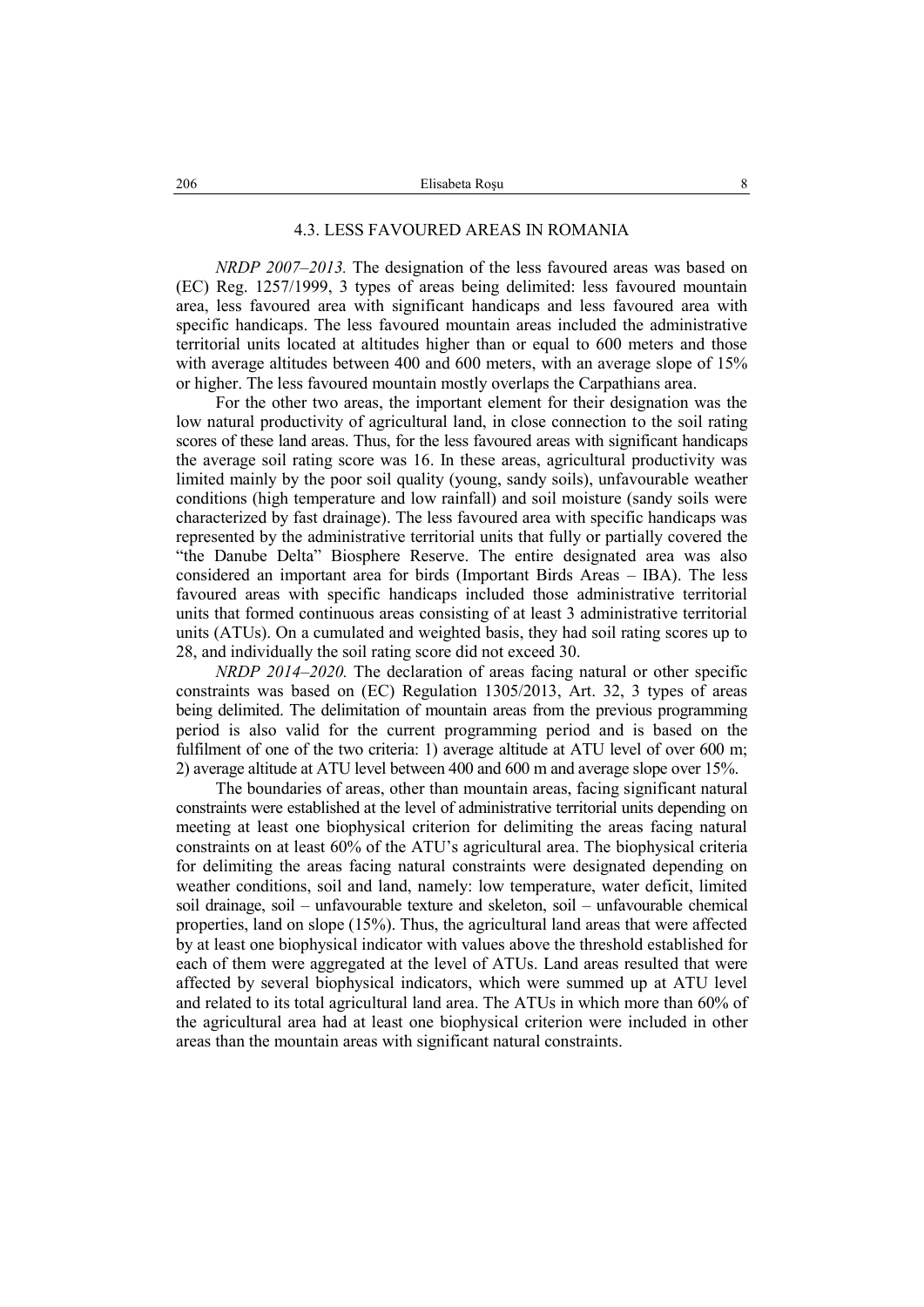The boundaries of areas that are facing natural specific constraints were established by selecting the ATUs that are entirely located in the "Danube Delta" Biosphere Reserve, because there are a series of weather and soil constraints on their agricultural land. Measures 211 and 212, included under Axis 2 of NRDP 2007–2013, have their correspondent in the current programming period (NRDP 2014–2020), being related to Measure 13, with its 3 sub-measures (Table 1).

| an. |  |
|-----|--|
|     |  |

Correspondence between the measures of the two programming periods

| NRDP $2007-2013 - Axis 2$                                           | NRDP 2014–2020 – Measure 13                  |
|---------------------------------------------------------------------|----------------------------------------------|
| M 211– less favoured mountain area                                  | $M$ 13.1– mountain area (ANC ZM)             |
| M 212 – less favoured areas, other than mountain areas:             | $M$ 13.2 – areas facing significant natural  |
| $-$ areas with significant handicaps                                | constraints (ANC SING)                       |
| $\overline{M212}$ – less favoured areas, other than mountain areas: | $M$ 13.3 – areas facing specific constraints |
| $-$ areas with specific handicaps $-$ the Danube Delta              | - Danube Delta (ANC SPEC)                    |

*Source:* Romania's Government, MARD (2017), Informative guide for the beneficiaries of environmental and climate measures of the National Rural Development Program (NRDP) 2014–2020, version 3.0, p. 8

In the programming period 2007–2013, 974 administrative territorial units (ATUs) from Romania were designated less favoured areas. These accounted for 30.7% of the total number of ATUs from Romania, and their agricultural land areas represented 28.6% of the total agricultural land of the country (Table 2).

The largest number of ATUs were included in the category *less favoured mountain area* (LFMA = 657), and their agricultural area represented 15.4% of Romania's total agricultural land area.

The second category, *less favoured areas, other than mountain areas* included two groups, LFA with significant handicaps and LFA with specific handicaps, which included a total number of 317 administrative territorial units whose agricultural area accounted for 13.2% of total agricultural land area of the country. In the less favoured areas, other than mountain areas, the most numerous were the areas with significant handicaps, 293 in number, with a share of agricultural area that accounted for 11.9% of the country's agricultural land area.

|                                   | No.         | $\frac{0}{0}$ | Agricultural area | Agricultural |
|-----------------------------------|-------------|---------------|-------------------|--------------|
|                                   | <b>ATUs</b> | <b>ATU</b>    | (ha)              | area $(\% )$ |
| Total Romania                     | 3180        | 100           | 13535298          | 100          |
| Total less favoured areas (LFA):  | 974         | 30.7          | 3885142           | 28.6         |
| $-$ Measure 211 (LFA mountain)    | 657         | 20.7          | 2088315           | 15.4         |
| $-$ Measure 212 (LFA significant) | 293         | 9.2           | 1615875           | 11.9         |
| $-$ Measure 212 (LFA specific)    | 24          | 0.8           | 180953            | 1.3          |
| Non LFA                           | 2206        | 69.3          | 9650155           | 71.4         |

*Table 2* Eligible areas in the previous programming period (2007–2013)

*Source:* Romania's Government, MARD (2016), Informative guide for the beneficiaries of environmental and climate measures of the National Rural Development Program (NRDP) 2014–2020, p.16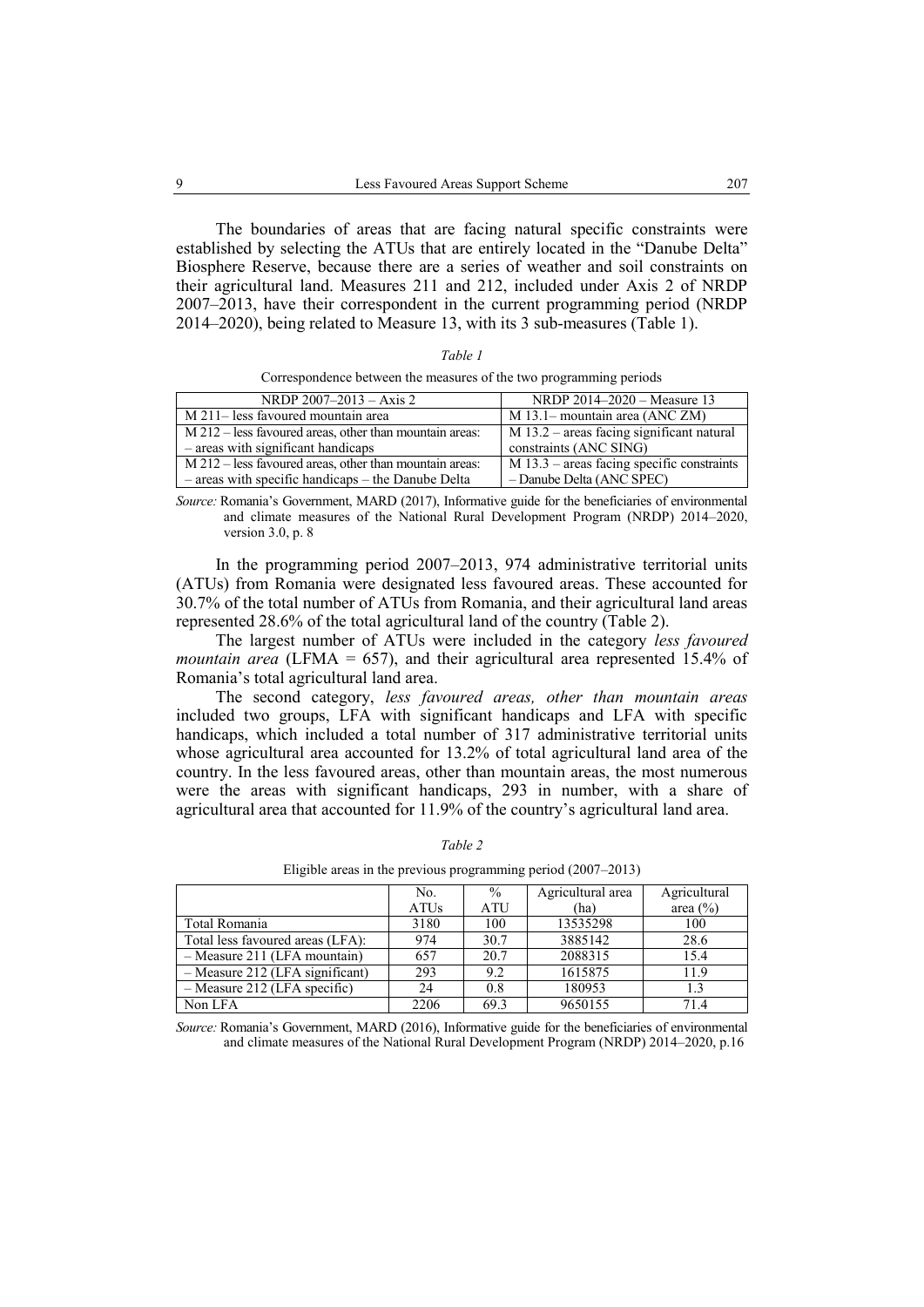| Elisabeta Rosu |  |
|----------------|--|
|                |  |

In the current programming period, the number of administrative territorial units facing natural constraints significantly increased, these accounting for 45.6% of the total number of ATUs in Romania (Table 3). Thus, the agricultural lands of areas facing natural constraints represent half of the country's agricultural land area. Compared to the previous programming period, the mountain area has not been subject to any changes, either in terms of the designation modality (criteria) or in terms of their number. Only one new ATU appeared (commune Solca, Suceava county), which represents a change in administrative terms.

| $\iota$ n |  |
|-----------|--|
|-----------|--|

| Eligible areas in the current programming period $(2014-2020)$ |  |
|----------------------------------------------------------------|--|
|                                                                |  |

|                                        | No.        | $\frac{0}{0}$ | Agricultural | Agricultural   |
|----------------------------------------|------------|---------------|--------------|----------------|
|                                        | <b>ATU</b> | <b>ATU</b>    | area         | area           |
|                                        |            |               | (ha)         | $\binom{0}{0}$ |
| Total Romania                          | 3181       | 100           | 13535298     | 100            |
| Total areas facing natural constraints | 1451       | 45.6          | 6775394      | 50             |
| (ANC)                                  |            |               |              |                |
| $-$ Measure 13.1 – ANC mountain        | 658        | 20.7          | 2089399      | 15.4           |
| $-$ Measure 13.2 – ANC significant     | 769        | 24.2          | 4505042      | 33.3           |
| $-$ Measure 13.3 – ANC specific        | 24         | 0.7           | 180953       | 1.3            |
| Non ANC                                | 1730       | 54.4          | 6759904      | 50             |

*Source:* Romania's Government, MARD (2016), Informative guide for the beneficiaries of environmental and climate measures of the National Rural Development Program (NRDP) 2014–2020, p.16

A major change has been produced at the level of criteria for the designation of ATUs for the areas facing significant natural constraints. These were no longer designated on the basis of soil rating scores of agricultural land, but on the basis of cumulated criteria. Thus, while in the old programming period there were 293 ATUs in the less favoured areas, other than mountain areas, in the current programming period their number increased to 769. The 2.6 times increase in their number led to the increase of total eligible agricultural land area (33.3% of Romania's total agricultural land area).

The less favoured areas with specific handicaps from the previous programming became areas facing specific constraints, being those areas from the Danube Delta, which are equal both in terms of number and of share in the agricultural area in both programming periods.

## 4.4. COMPENSATORY PAYMENTS, BENEFICIARIES, ELIGIBILITY CONDITIONS

Under NRDP 2007–2013, Axis 2: Improving the environment and rural area, Measures 211 and 212 contributed to the continuous use of agricultural land in the less favoured areas, maintaining the rural area viability and supporting the sustainable agricultural activities. The operational objective of Measure 211 was to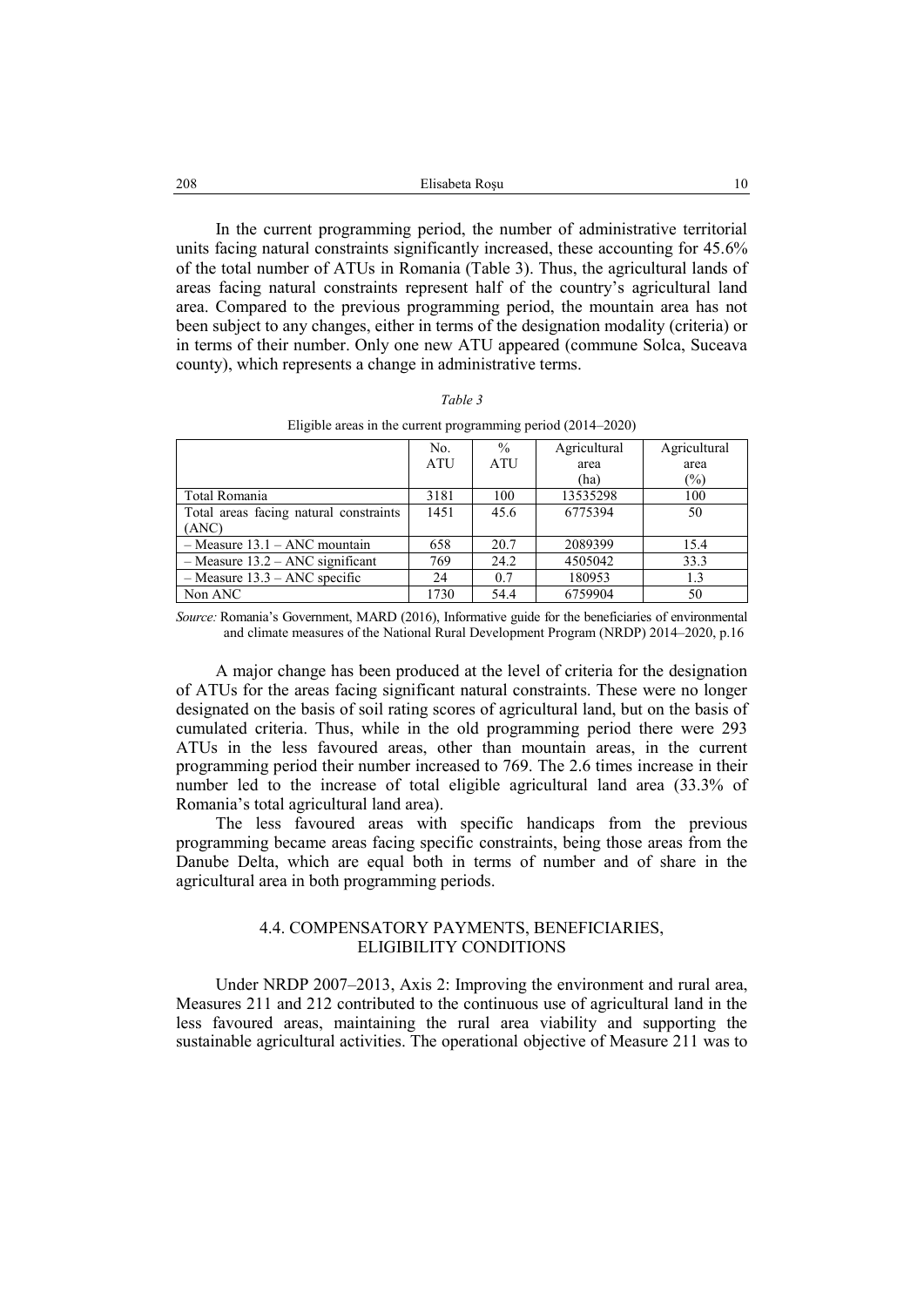ensure the continuous use of 2,520,000 ha agricultural land in the less favoured mountain area, the value of the annual financial support being 107 euros/ha/year, and funding came 100% from public spending, with a value of 769,555,055 euro (MARD, 2015). The operational objective of Measure 212 was to ensure the continuous use of 1,795,000 ha agricultural land in the less favoured areas, other than mountain areas. The value of the annual support was 94 euros/ha/year in the case of less favoured areas with significant handicaps and 80 euros/ha/year in the case of less favoured areas with specific handicaps and funding came 100% from public spending, with a value of 435,641,913 euro. (MARD, 2015)

The beneficiaries were farmers operating agricultural land areas located both in the mountain areas and in less favoured areas, other than mountain areas. These pledged to continue the agricultural activities for 5 years from the first payment for the two measures and to comply with the Good Agricultural and Environmental Conditions on the entire agricultural area of the farm throughout the duration of the commitment. Only the parcels with a minimum area of at least 0.3 ha were eligible, and the agricultural area of the farm, consisting of parcels of at least 0.3 ha, had to be minimum 1 hectare. In the case of vineyards, orchards, hops plantations, fruit tree nurseries, vine nurseries and fruit shrubs, the minimum area of parcel was at least 0.1 ha. In the current programming period, under Measure 13 – payments for areas facing natural constraints with its three sub-measures, compensatory premiums are granted, namely: for the mountain area (sub-measure 13.1) a compensatory premium of 97 euros/ha/year is granted; for the areas facing significant natural constraints (sub-measure 13.2) a compensatory premium of 62 euros/ha/year is granted; for the areas facing specific natural constraints (sub-measure 13.3) a compensatory premium of 75 euros/ha/year is granted (Table 4).

The values of financial allocations are the following: sub-measure 13.1 – 1,370,000 euros, sub-measure 13.2 – 3,150,000 euros, sub-measure 13.3 – 180,000 euros. Under Measure 13, with its three related sub-measures, the compensatory payment represents a fixed amount granted per hectare to active farmers each year. The payments granted to farmers under this measure can be cumulated with the agroenvironmental and climate payments and the payments for organic farming. The beneficiaries for all the sub-measures related to Measure 13 are *active farmers* (farmers who carry out at least one minimum farming activity on the agricultural holding).

|                   | NRDP 2007-2013*) | NRDP 2014-2020 <sup>**</sup> |                 |  |
|-------------------|------------------|------------------------------|-----------------|--|
| Measure 211       | 107euro/ha/year  | Sub-measure 13.1             | 97 euro/ha/year |  |
| (LFA mountain)    |                  | (ANC mountain)               |                 |  |
| Measure 212       | 94 euro/ha/year  | Sub-measure 13.2             | 62 euro/ha/year |  |
| (LFA significant) |                  | (ANC SIGN)                   |                 |  |
| Measure 212       | 80 euro/ha/year  | Sub-measure 13.3             | 75 euro/ha/year |  |
| (LFA specific)    |                  | (ANC SPEC)                   |                 |  |

*Table 4*

Compensatory payments under NRDP 2007–2013 vs. NRDP 2014–2020

*Source*:\*) Romania's Government, MARD, (2015), NRDP 2007–2013, version XVI, p. 289–295; \*\*) Romania's Government, MARD, (2018), NRDP 2014–2020, version VII, p. 571–581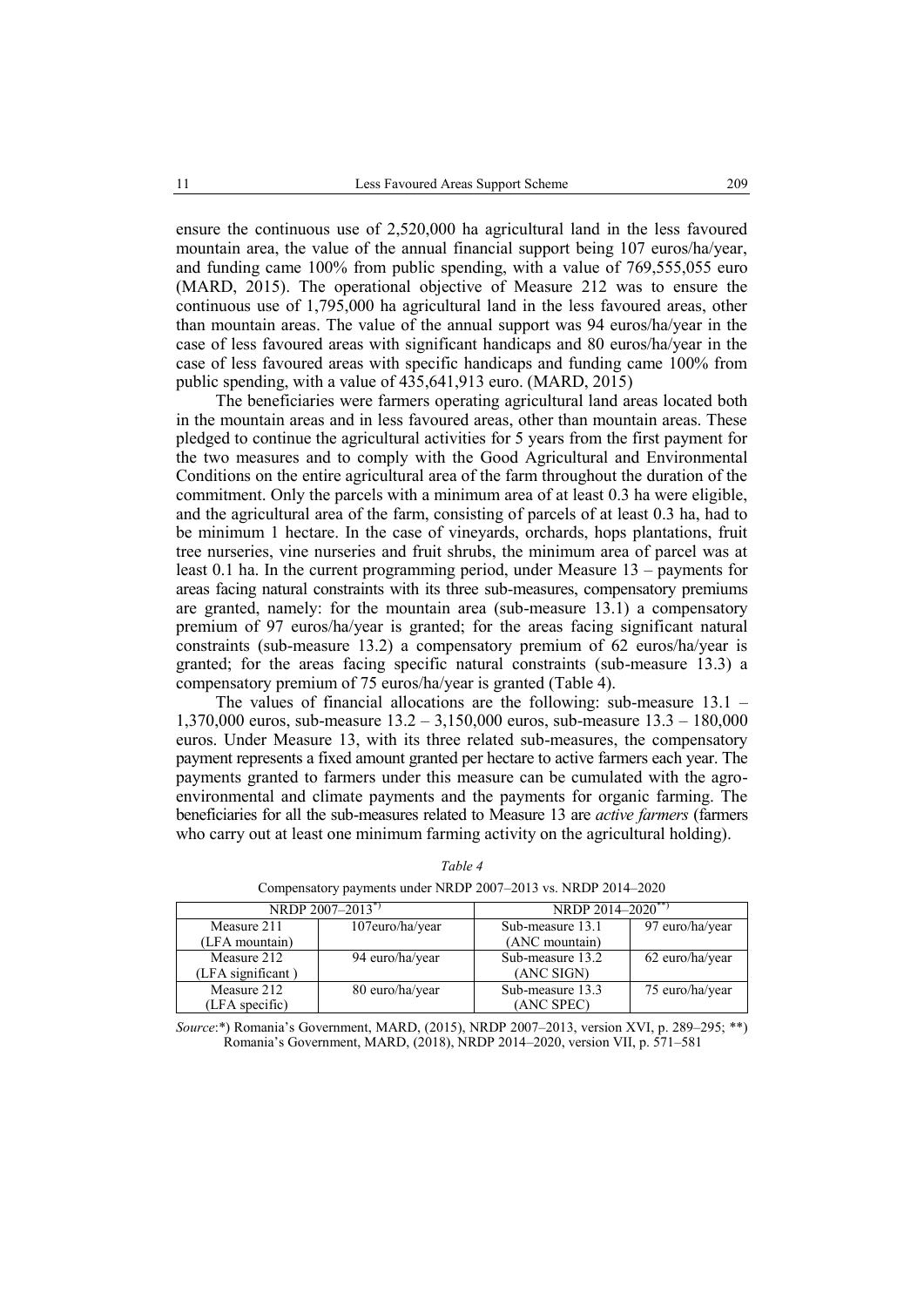Other eligibility conditions for the beneficiaries, apart from the fact that they must be included into the active farmer category and use an agricultural land area located on Romania's territory, which is an eligible mountain area, are the following: i) the minimum farm area must be 1 ha, the minimum parcel area must be 0.3 ha; ii) to continue the farming activity, each year, on the agricultural land located in the areas facing natural constraints; iii) to comply, at farm level, with the cross-compliance standards set out in the national legislation. The eligibility conditions for the beneficiaries of financial allocations related to Measure 13 of the current programming period are the same with those from the measure from the previous programming period. But the specific conditions are set out under Measure 13 – payments for areas facing natural constraints, namely: the use of chemical fertilizers is forbidden; the traditional use of manure is permitted up to maximum 30 kg. Nai/ha; the use of pesticides is forbidden; mowing can only start after July  $1^{st}$ ; the mown meadow grass should be collected from the meadow surface not later than two weeks after mowing; maximum 1 livestock unit should graze in one hectare of grassland; flooded pastures will not be grazed earlier than two weeks from water withdrawal; ploughing or disking the pastures under commitment are forbidden; no surface seeding or over-seeding will be performed.

In both programming periods, in the case of farms with agricultural areas larger than 50 ha – threshold from which degressivity starts to be applied, the value of payment decreases for the agricultural areas that exceed this value (Box 1).

*Box 1*

|  | Degressivity of financial support to farms |  |
|--|--------------------------------------------|--|
|  |                                            |  |

| $1-50$ ha $-100\%$ of the value of payment for each hectare |
|-------------------------------------------------------------|
| $50.1 - 100$ ha $-75\%$ of the value of payment             |
| $100.1 - 300$ ha $-50\%$ of the value of payment            |
| Over 300 ha $-35\%$ of the value of payment                 |
|                                                             |

*Source:* Romania's Government, MARD, (2015), NRDP 2007–2013, version XVI, p. 289–295 and Romania's Government, MARD, (2018), NRDP 2014–2020, version VII, p. 571–581

If following the application of degressivity the value of compensatory payments/ha is lower than 25 euros/ha, the value of the compensatory payment received will be 25 euros/ha.

### **5. CONCLUSIONS**

The regions of the European Union are extremely different, both in terms of their socio-economic and natural characteristics. Due to this discrepancy of natural conditions across the EU member states, a territorial component was introduced in the year 1970 in order to support the continuation of agricultural activities in areas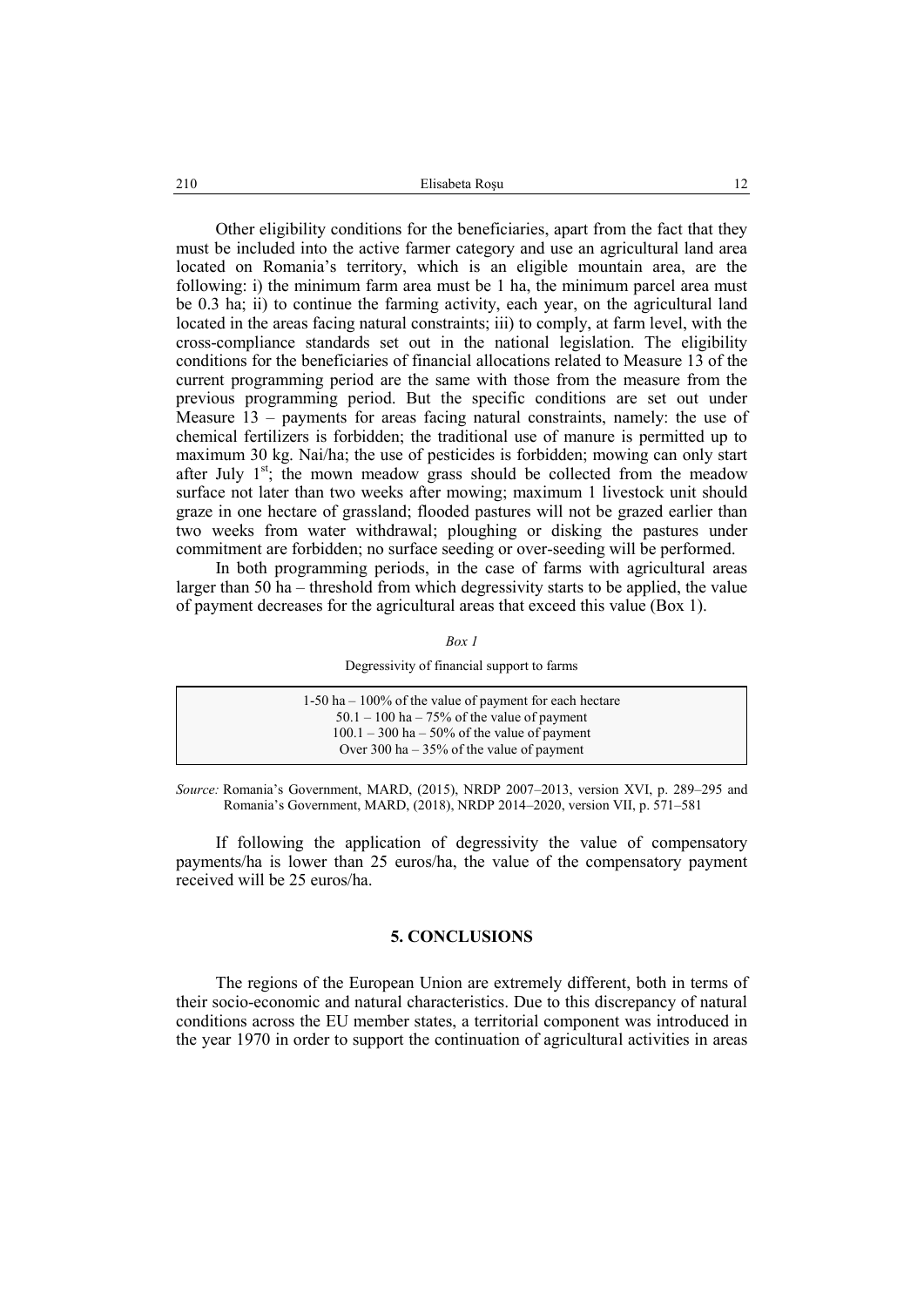with difficult natural conditions, thus influencing the yields obtained. From the very beginning, three types of less favoured areas were identified, and over the time these areas had different names, were classified according to a series of different factors, and the farmers from these areas received different support. The policy objectives and the support measures for less favoured areas were subject to significant changes during the last CAP reforms, and the support for less favoured areas has been one of the most important mechanisms for implementing the support to rural development.

In the programming period 2007–2013, in Romania, the three types of less favoured areas (LFA) were delimited, namely: *less favoured mountain areas* (LFA mountain), *less favoured areas with significant handicaps (LFA significant)* and *less favoured areas with specific handicaps (LFA specific).* More than one third of total ATUs in Romania were included in the category of less favoured areas, and their agricultural land area accounted for 28.6% of the total agricultural area of the country. Most ATUs were included in the category less favoured mountain area, and their agricultural area represented 15.4% of Romania's total agricultural area. Through NRDP 2007–2013, the active farmers in these areas received support meant to compensate them economically in their agricultural activities and to encourage them not to abandon these activities. The support provided to farmers in the previous programming period was 107 euros/ha/year for those carrying out agricultural activities in the mountain area, 94 euros/ha/year for LFA significant and 80 euros/ha/year for LFA specific.

For the programming period 2014–2020, the less favoured areas were named areas facing natural constraints (ANC), and the criteria for their delimitation have suffered certain changes. Thus, the three types of areas facing natural constraints are the following: *mountain area* (ANC MA), *areas facing significant natural constraints* (ANC SIGN) and *areas facing specific constraints* (ANC SPEC). For the first and the third category no changes have been produced in terms of the delimitation criteria, yet for the second category the delimitation modality is entirely different and much more complex. Romania is part of the EU member states group that succeeded in delimiting its areas facing significant constraints (ANC SIGN), having all the three categories designated, alongside with Croatia, the Czech Republic, Estonia, Germany, Finland, Sweden, Latvia, Slovakia and Spain. The other EU member states have the obligation to designate their own areas facing significant constraints by the beginning of the year 2019 at the latest, so that farmers can receive support under the current programming period.

In Romania, there are 1451 areas facing natural constraints, and their agricultural area represents half of the country's total agricultural area. As against the previous programming period, both the number of ATUs facing natural constraints and their agricultural area increased.

By implementing NRDP 2014–2020, through Measure 13 – Payments to areas facing natural constraints, financial support is provided to active farmers operating in these areas; the support received is 97 euros/ha/year for active farmers